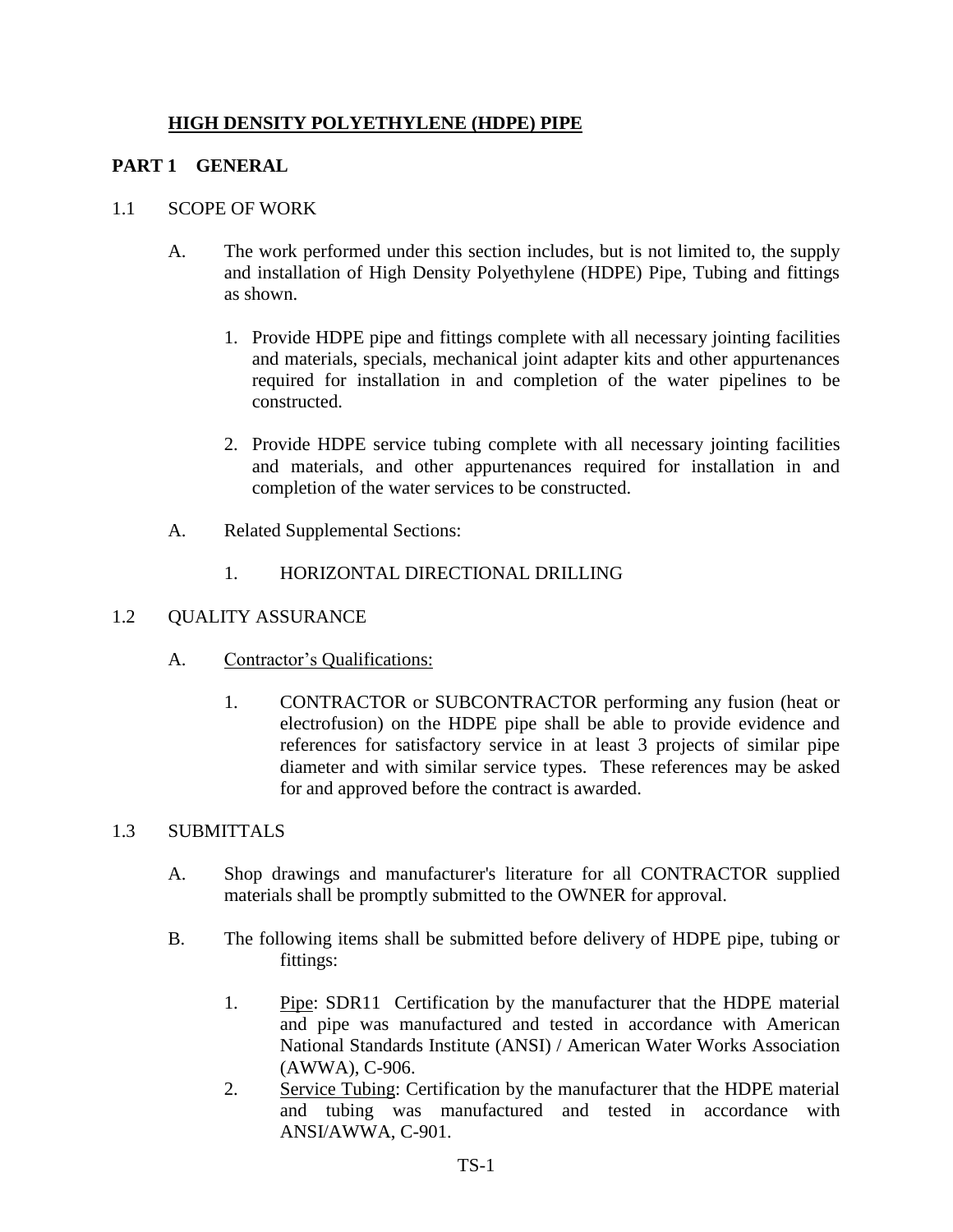- 3. All water main piping and components shall be certified for conformance to ANSI / National Sanitation Foundation (NSF) International Standard 14, and NSF Standard 61, Drinking Water System Components – Health Effects, except Section 9, Mechanical Plumbing Product. The piping and components must display the ANSI/NSF 61 seal.
- 3. Manufacturer's installation instruction and literature to the CONTRACTOR so that manufacturer's recommended procedure and practice of installing pipe and fittings are followed.

#### 1.4 MANUFACTURERS

A. **HDPE Pipe.** HDPE pipe shall be as manufactured by Performance Pipe, North American Pipe Company, CSR Poly Pipe Industries, Charter plastics, W. L. Plastics, Flying W. Plastics, J.M. Eagle.

### **PART 2 PRODUCTS**

#### 2.1 PIPE MATERIAL

- A. HDPE Pipe. HDPE pipe shall conform to the latest edition of ANSI/AWWA C901 and C906. Material used in the manufacture of HDPE pipe shall conform to the HDPE Standard Code PE3408. All HDPE pipe SDR11 shall have the same outside diameter as DI pipe.
	- 1. **Dimensions.** The pipe shall have ductile iron pipe (DIP) equivalent outside dimensions for the nominal size indicated.
	- 2. **Working Pressure Rating (WPR)**. The pipe shall have a wall thickness dimension ratio (DR) 11 for pipe 6-inch through 24-inch in diameter.
	- 3. **Pipe Identification.** Each pipe length shall be marked in accordance with AWWA C906 and shall be black in color with blue striping.
	- 4. **Pipe Section Lengths.** Pipe sections proposed to be fused together shall be a minimum of 20 feet in length unless otherwise approved by the OWNER.

#### 2.2 FITTINGS

A. Pipe Fittings. All standard fittings (tees, bends, etc.) shall be ductile iron conforming to ANSI/AWWA C110/A21. Ductile iron fittings shall be suitable for the 350 pound working pressures unless otherwise noted. The fittings shall be coated with an asphalt coating in accordance with ANSI/AWWA C110/A21.10 and lined inside with cement mortar and seal coated in accordance with ANSI/AWWA C104/A21.4. The cement mortar lining shall be double thickness.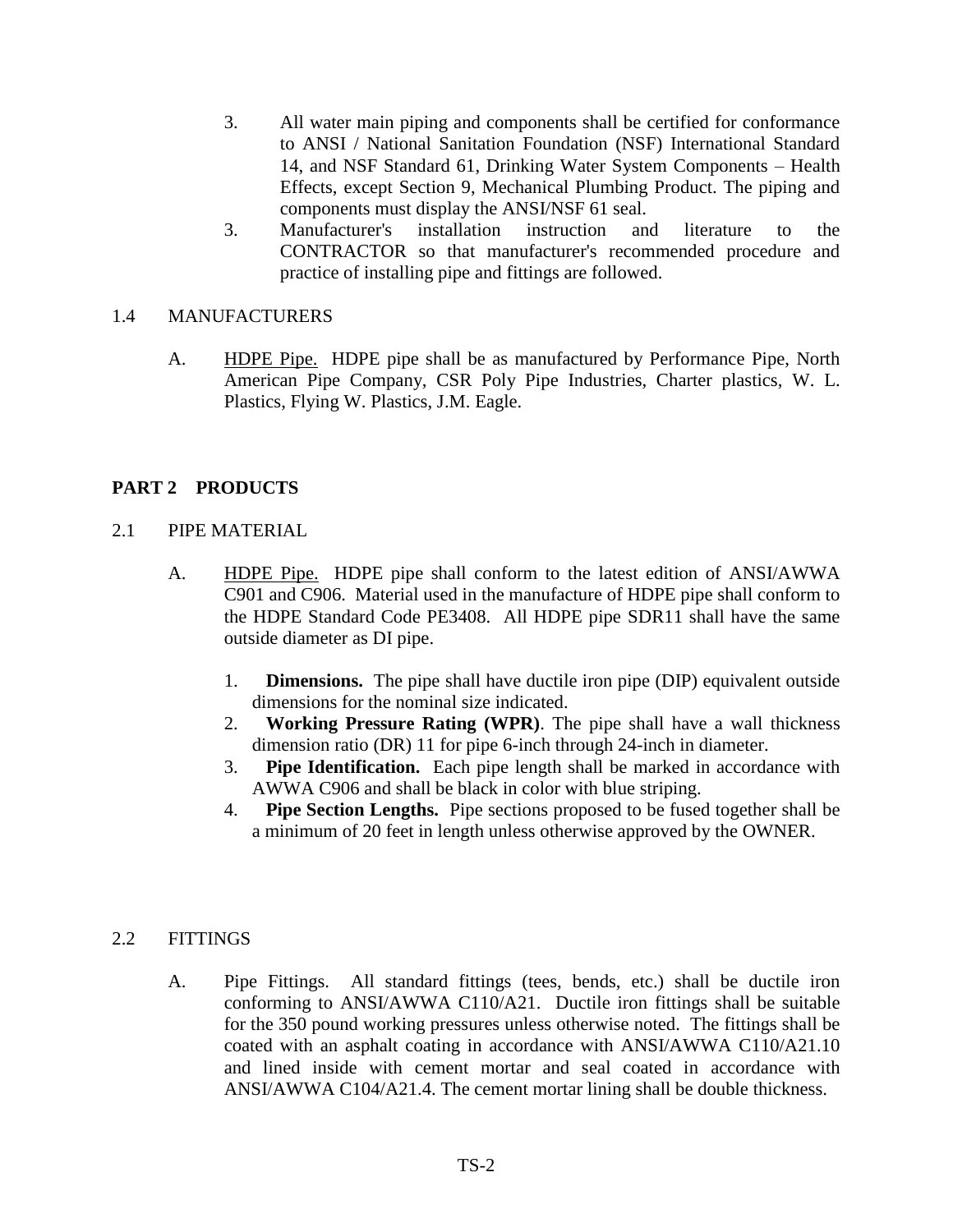- 1. All ductile iron fittings shall be connected to the HDPE main by a means of mechanical restraint as noted in Section 2.3. Mechanical Joints, including accessories, shall conform to ANSI/AWWA C111/A21.11. All mechanical joints shall be made with megalugs.
- B. HDPE Fittings. HDPE Fittings shall be made from the same resins and material designations, cell classifications, pressure class (minimum of 160 psi) and dimensions as the HDPE pipe. Permitted HDPE fittings are listed below:
- 1. Electrofusion Service Saddle. For service connections to a HDPE main. Saddle must be fused (electrofusion) to the HDPE main, and may NOT be mechanically attached. Saddle shall also accommodate standard City of Carmel Water Utility corporations.
- 2. Mechanical Joint Adapters. For mechanical connections on an HDPE mainline. MJ adapters shall be butt fused onto the HDPE main.
- 3. Fuse A Corp. For 1.5" or larger service or connections to a HDPE main.
- C. Stainless Steel Insert/Stiffener. All non fused connections shall require the use of stainless steel inserts inside the end of the HDPE pipe. Inserts shall be as follows:
- 1. HDPE Pipe. At HDPE pipe connections to fittings and/or other pipe materials, the inside of the HDPE pipe shall be reinforced by inserting a two piece wedge style stainless steel stiffener/insert. Insert shall be properly sized and approved by the manufacturer for actual HDPE pipe diameter and wall thickness (DR) being utilized.
- 2. HDPE Service Tubing. At HDPE pipe connections to fittings and/or other pipe materials, the inside of the HDPE pipe shall be reinforced by inserting a one piece seamless stainless steel insert. Insert shall be properly sized and approved by the manufacture for the actual HDPE tubing diameter and wall thickness being utilized. Insert length should not extend beyond the end of the compression fitting , have one end flared to ensure proper seating into end of HDPE tubing, and be designed for use with compression style connections

### 2.3 PIPE AND FITTING JOINTING/CONNECTIONS

A. Butt Fusion. The Butt (or Heat) Fusion technique shall be used to join all HDPE pipe sections and connect HDPE fittings to the HDPE pipe. The joints shall conform to ASTM D2657 and shall be performed in strict accordance with the pipe manufacture's recommendations. The butt fusion equipment should be capable of meeting all conditions recommended by the manufacturer, including but not limited to, temperature requirements of 400 degrees Fahrenheit, alignment, and an interfacial fusion pressure of 75 psi. The fusion joining shall produce a joint weld strength equal to or greater than the tensile strength of the pipe itself.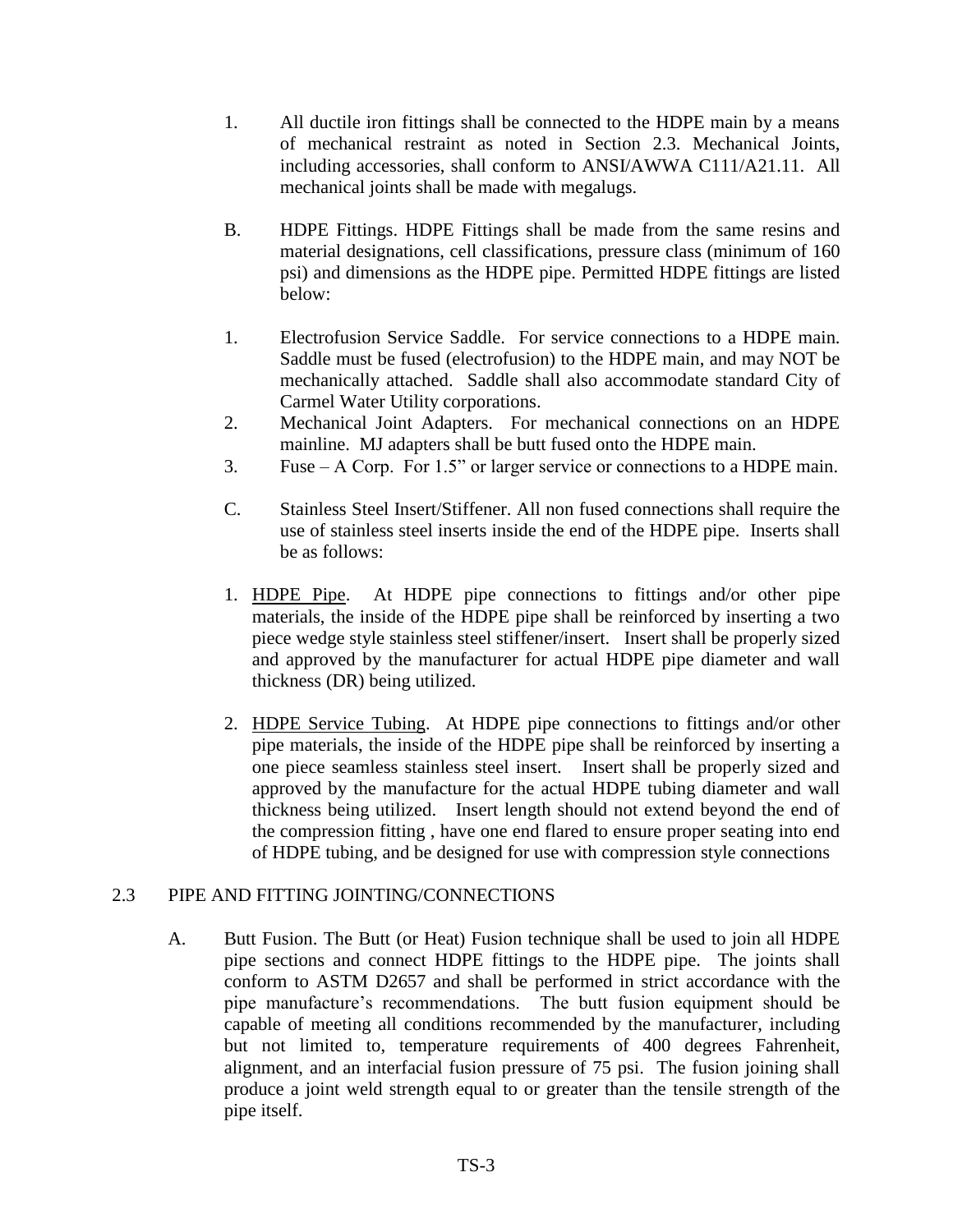- B. Sidewall Fusion. The Sidewall (or Heat) Fusion technique shall be used to connect HDPE fittings to the HDPE pipe. The joints shall conform to ASTM D2657 and shall be performed in strict accordance with the pipe manufacture's recommendations. The sidewall fusion heating irons shall have an inside diameter equal to the outside diameter of the HDPE pipe and shall be  $\frac{1}{4}$  inch wider than the size of the fitting being attached. The fusion joining shall produce joint weld strength equal to or greater than the tensile strength of the pipe itself.
- C. Pipe Mechanical Joining. Mechanical joining shall be used to make connections to ductile iron fittings and/or non HDPE pipe. Permitted methods of HDPE joining are listed below.
	- 1. HDPE to be joined using HARVEY TYPE ADAPTERS

# **PART 3 EXECUTION**

### 3.1 INSTALLATION

A. Installation Method

The HDPE pipe shall be installed using the horizontal directional drilling method as per Carmel Utility Standards practices noted below. Locations where pipe material transitions are required i.e. (HDPE/DIP) may be installed by open cut.

- B. Pipe Joining
	- 1. The HDPE pipe shall be assembled and joined at the site using the buttfusion method to provide a leak proof joint. Threaded or solvent-cement joints and connections are not permitted. All equipment and procedures used shall be used in strict compliance with the manufacturer's recommendations. Fusing shall be accomplished by personnel trained as fusion technicians by a manufacturer of polyethylene pipe and/or fusing equipment.
	- 2. Square the pipe ends by using the fusion machine facing tool. In the fusion machine, pipe ends shall meet squarely so that the entire area to be fused is covered. The pipe ends shall make firm contact without applying pressure to the heat plate. The heat plate temperature shall be as required by the pipe manufacturer's recommendations. The melt bead shall be according to pipe diameter and as recommended by the pipe manufacturer. Pipe ends shall be carefully moved away from heat plate once the appropriate melt bead is achieved. The pipe ends shall be joined quickly without slamming. The butt-fused joint shall be true alignment and shall have uniform roll back beads resulting from the use of proper temperature and pressure. The joint shall be allowed adequate cooling time before removal of pressure. The fused joint shall be watertight and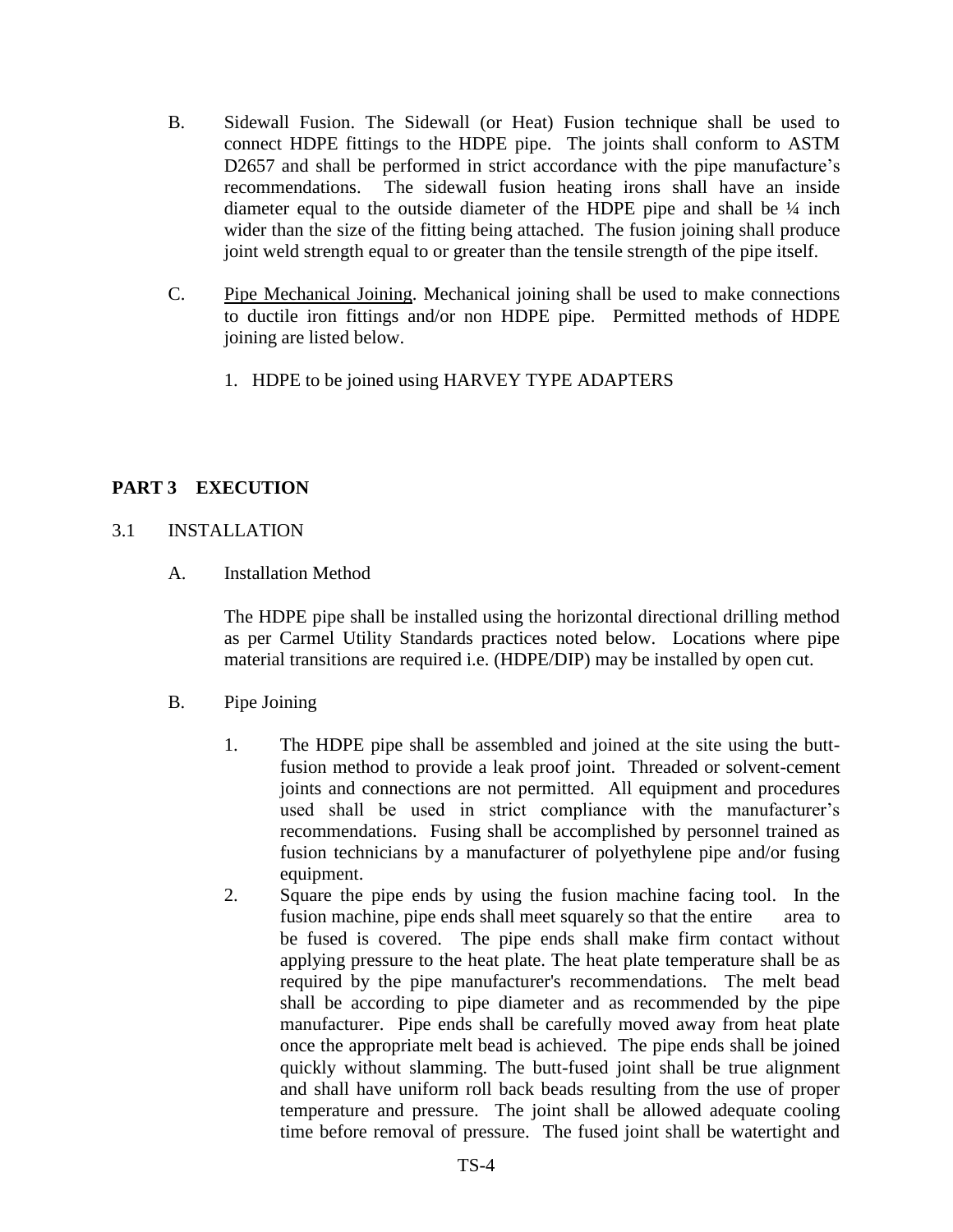shall have tensile strength equal to that of the pipe. All joints shall be subject to acceptance by the Engineer prior to insertion.

- 3. All defective joints shall be cut out and replaced at no cost to the Owner. Any section of the pipe with a gash, blister, abrasion, nick, scar, or other deleterious fault greater in depth than ten percent (10%) of the wall thickness, shall not be used and must be removed from the site. However, a defective area of the pipe may be cut out and the joint fused in accordance with procedures stated above. In addition, any section of pipe having other defects such as concentrated ridges, discoloration, excessive spot roughness, pitting, variable wall thickness or any other defect of manufacturing or handling as determined by the Engineer and/or the project representative shall be discarded and not used.
- C. Pressure Testing
	- 1. Under no circumstances shall HDPE pipe be pressure tested when the temperature of the pipe is above 80 degrees Fahrenheit.
	- 2. HDPE pipe holds pressure by developing stress in its walls, thus the pipe will increase slightly in diameter when under high pressures. The procedure for pressure testing HDPE main should take in account the expansion of the HDPE main. The recommended procedure is to:
		- a. Initially pressurize the main to the standard test pressure (150 psi) and let a majority of the main expansion take place, which should occur in  $2 - 3$  hours.
		- b. After the above expansion time period, the main should be pressurized again to test pressure (150 psi) and the Pressure Test is conducted for the two (2) hour period. The HDPE pipe will continue to expand during the test itself and the following table contains maximum allowances for this expansion.

#### **Allowance for Expansion under Test Pressure**

| <b>NOMINAL</b> | <b>TWO HOUR</b> |
|----------------|-----------------|
| PIPE DIA.      | <b>TEST</b>     |
|                | 0.25            |
| 6              | 0.60            |
| 8              | 1.00            |
| 12             | 2.30            |

(U.S. Gallons per 100 ft. of pipe)

3. Under no circumstances shall the HDPE main remain under test pressure (125 psi) for longer than eight (8) hours. If the test is not completed due to leakage, equipment failure, etc., the HDPE shall be allowed to "relax" for eight (8) hours prior to re-testing.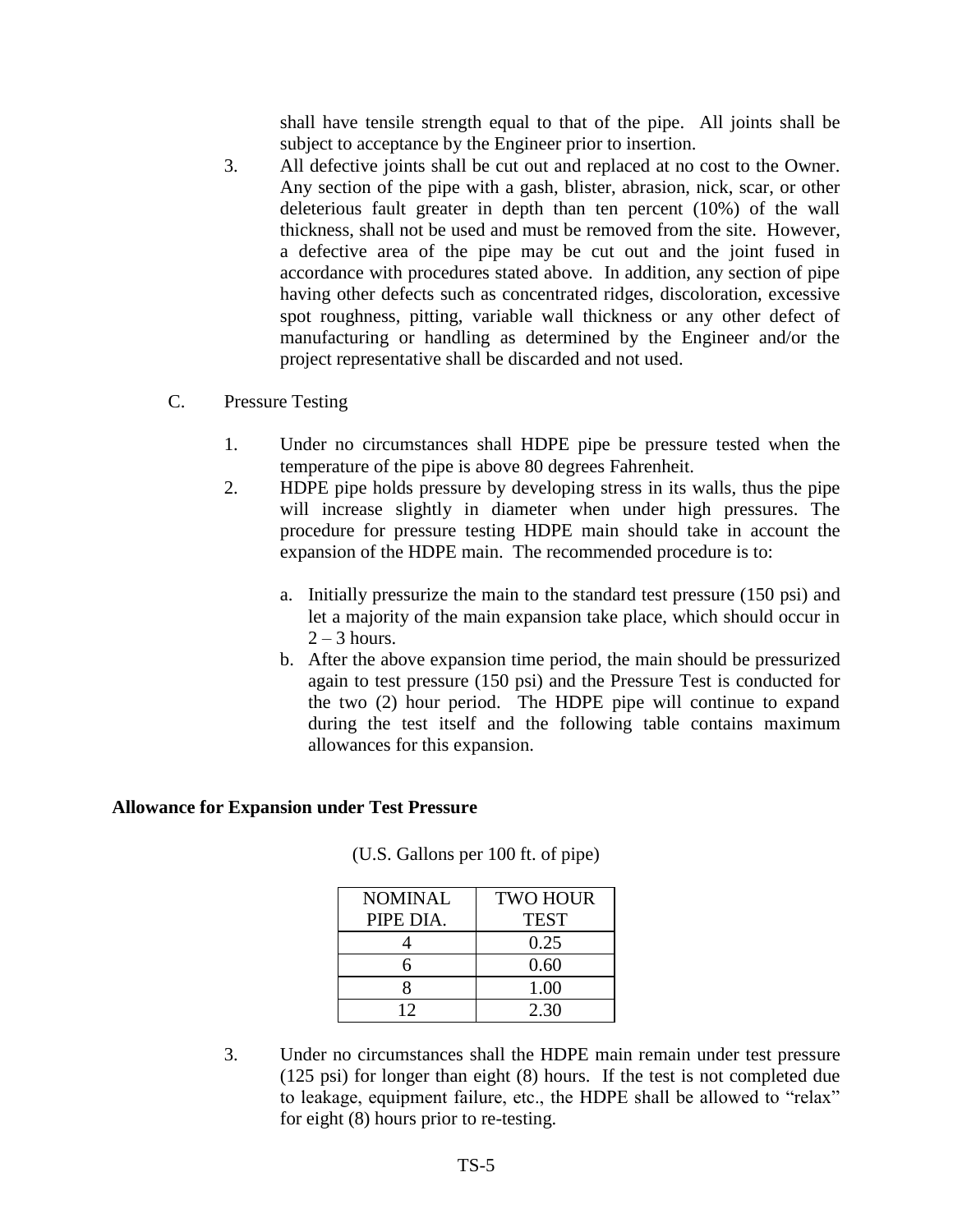# **HORIZONTAL DIRECTIONAL DRILLING**

#### **PART 1 GENERAL**

#### 1.1 SECTION INCLUDES

A. The work specified in this Section documents the approved construction methods, procedures, and materials for Horizontal Directional Drilling (HDD).

#### 1.2 QUALIFICATIONS

- A. The contractor or sub-contractor performing the HDD work shall be a company that has been in continuous operation in this area of work for at least three (3) years.
- B. The contractor or sub-contractor shall have performed at least five (5) HDD projects of similar pipe diameter and length in the last three (3) years.

### **PART 2 PRODUCTS**

#### 2.1 MATERIALS

A. See Related Sections for pipe materials approved for the project.

### 2.2 EQUIPMENT REQUIREMENTS

A. The Contractor shall ensure that appropriate equipment is provided to facilitate the installation. Equipment shall be matched to the size of pipe being installed and shall have appropriate torque and thrust/pullback capacity for the diameter and length of the intended drilling sections. The Contractor will ensure that the drill rod can meet the bend radius required for the proposed installation.

#### 2.3 DRILLING FLUIDS

A. A mixture of bentonite clay or other approved slurry and potable water shall be used as the cutting and soil stabilization fluid. The viscosity shall be varied to best fit the soil conditions encountered. Water shall be clean and fresh. No other chemicals or polymer surfactant is to be used in the drilling fluid without the written consent of the Engineer and after a determination is made that the chemicals to be added are not harmful or corrosive to the facility and are environmentally safe.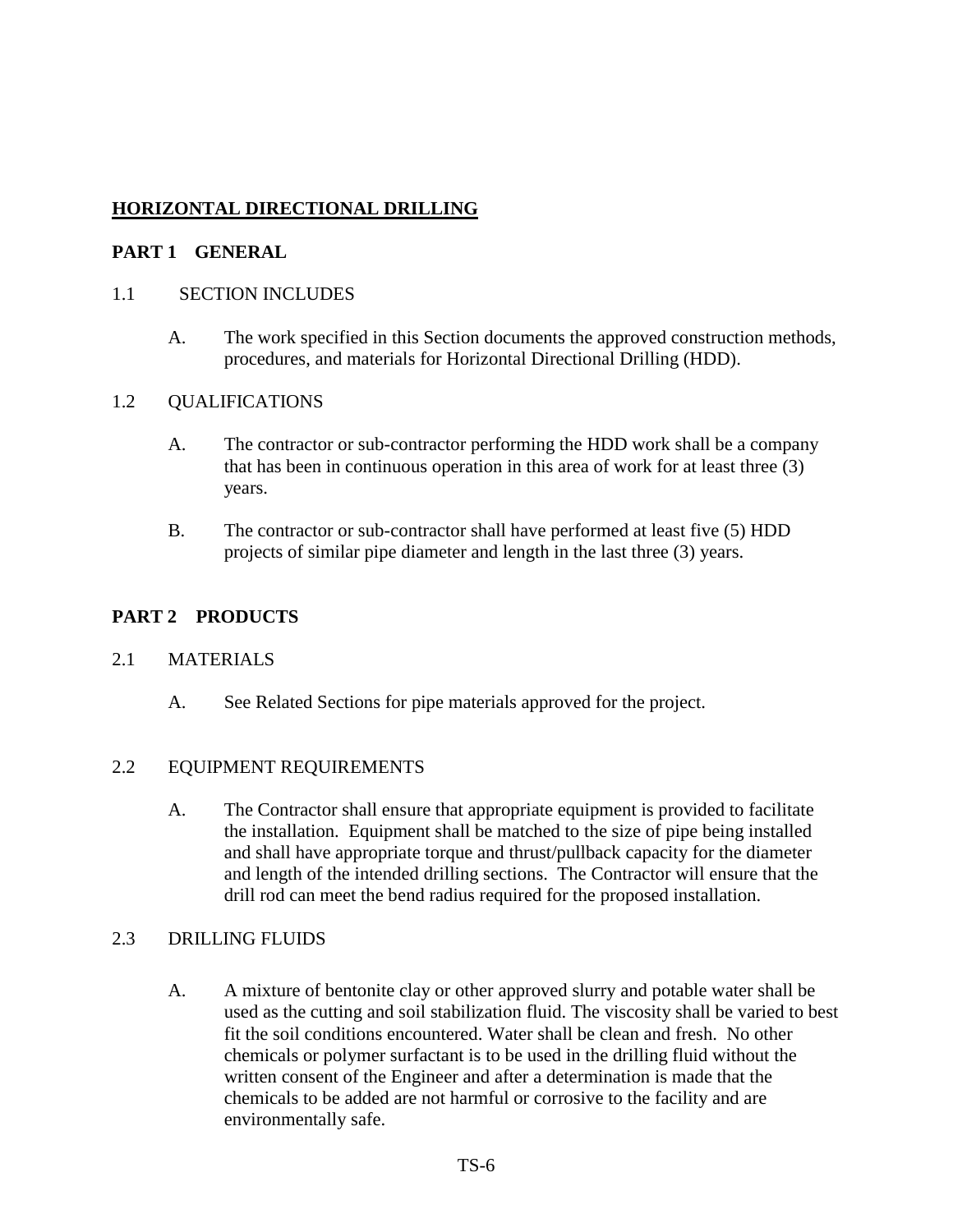- B. The Contractor shall identify the source of fresh water for mixing the drilling mud. The Contractor shall be responsible for approvals and permits required for such sources as streams, rivers, ponds, or fire hydrants. Any water source other than potable water may require a pH Test.
- C. Monitoring of the drilling fluids such as the pumping rate, pressures, viscosity, and density is required during the pilot bore, back reaming, and pipe installation stages, to ensure adequate removal of soil cuttings and the stability of the bore hole. Relief holes can be used as necessary to relieve excess pressure down hole. To minimize heaving during pullback, the pull back rate is determined in order to maximize the removal of soil cuttings without building excess down hole pressure. Excess drilling fluids shall be contained at entry and exit points until they are recycled or removed from the site. Entry and exit pits shall be of sufficient size to contain the expected return of drilling fluids and soil cuttings.
- D. The Contractor shall ensure that all drilling fluids are disposed of or recycled in a manner acceptable to the appropriate local, state, or federal regulatory agencies. When drilling in suspected contaminated ground, the drilling fluid shall be tested for contamination and disposed of appropriately. Any excess material shall be removed upon completion of the bore.
- E. Restoration for damage to any transportation facility or non-transportation facility caused by heaving, settlement, escaping drilling fluid (fracout) or the directional drilling operation, is the responsibility of the Contractor. Any pavement heaving or settlement damage requires restoration/replacement of the pavement per applicable City standards.

# **PART 3 EXECUTION**

### 3.1 GENERAL CONSTRUCTION REQUIREMENTS

A. The pipe shall be installed in the location and to the line and grade designated on the drawings.

B. Provide for testing and cleanup as soon as practicable, so these operations do not lag far behind pipe installation. Perform preliminary cleanup and grading operations immediately after backfilling.

 C. All surfaces shall be finish graded to original contours and ground cover. D.All materials delivered to the project shall be neatly stored. Excavated material, which is not removed from the immediate work site, shall be stockpiled so as to cause as little inconvenience to the property owners as possible. Driveways and street crossings must be kept clear.

E. Excavation for entry, recovery pits, slurry sump pits, or any other excavation shall be carried out in accordance with City Standard Specifications for applicable work. Sump areas or holding tanks are required to contain drilling fluids.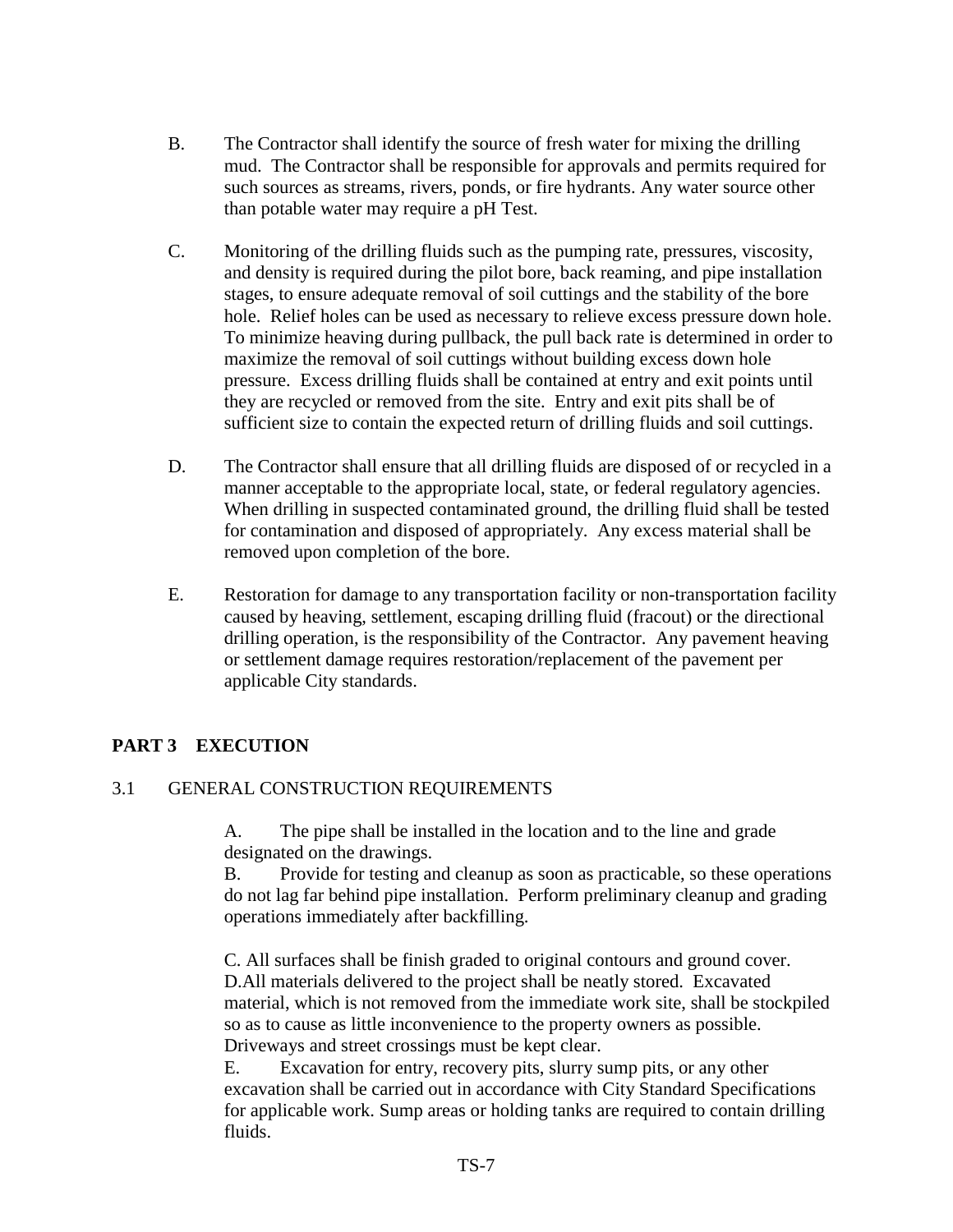F. After completing installation of the product the work site shall be restored. The work site shall be cleaned of all excess slurry left on the ground. Removal and final disposition of excess slurry or spoils as the product is introduced shall be the responsibility of the CONTRACTOR.

G. Excavated areas shall be restored in accordance with the City Standard Specifications. The cost of restoring damaged pavement, curb, sidewalk, driveways, lawns, storm drains, landscape, and other facilities is borne by the CONTRACTOR.

H. If underground utilities and/or structures not shown on the Drawings are encountered, notify the OWNER and do not proceed until instructions are obtained. Notify the OWNER if springs or running water are encountered.

## 3.2 SPECIFIC REQUIREMENTS

A. Back Ream Hole Diameter

The back ream hole diameter shall be no greater than the sum of the maximum product outside diameter (OD) plus six inches (6").

B. Testing

When there is any indication a pipe has sustained damage and may leak, the work is to be stopped and the damage investigated. The City may require a pressure test. The testing may consist of one of the following methods but shall always meet or exceed City's testing requirements:

- 1. Manufacturer's pressure testing recommendations for the type of pipe being installed are followed. The City's Representative shall be notified and be present during the test for review of the test results for compliance. The pressure test shall be performed within twenty-four (24) hours. A copy of the test results shall be furnished to the City's Representative. If the pipe is not in compliance with specifications, the City may require it to be filled with flowable fill.
- 2. Product carrier pipes installed without a casing must meet pressure requirements set by the Owner. A copy of the test results shall be furnished to the City's Representative. If the pipe is not in compliance with specifications the City may require it to be filled with flowable fill.
- C. Locating and Tracking

The Contractor shall describe the method of locating and tracking the drill head during the pilot bore. The City recognizes walkover, wire line, and wire line with surface grid verification, or any other system as approved by the Engineer, as the accepted methods of tracking directional bores. The locating and tracking system